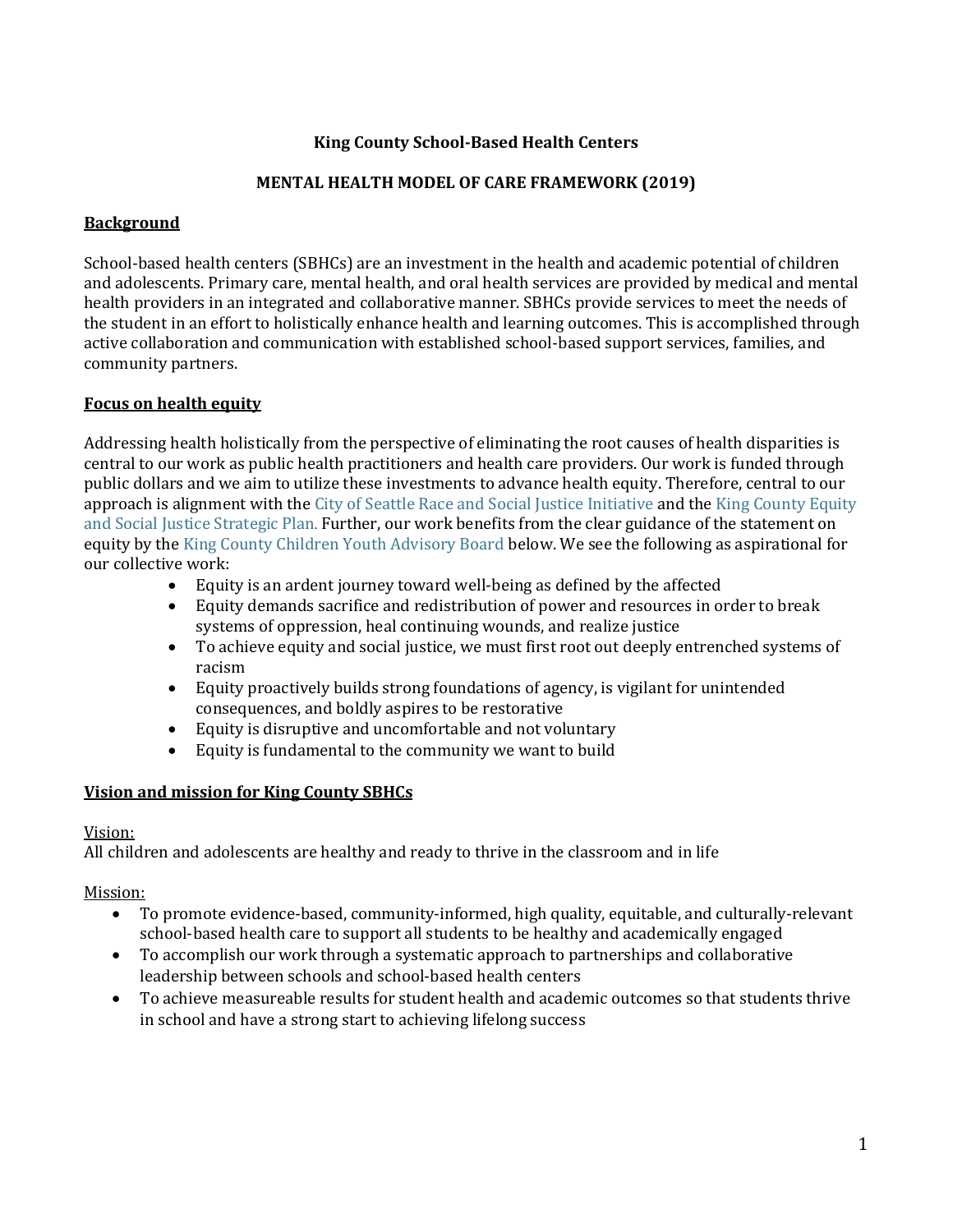# **King County SBHCs Mental Health Standards of Practice**

### SBHC role in overall school mental health

Schools have an important role to play in supporting positive mental health for the youth in their care. The school district is responsible for the overall school climate to help ensure that social, emotional, and behavioral health needs are met which leads to better learning. The SBHC can be an adjunct to that core role of the school.

### SBHCs and the MTSS framework

SBHCs and other school resources for mental health operate within a Multi-Tiered System of Supports (MTSS) framework for allocating resources in schools which helps enable prevention, early intervention, and monitoring of student mental health. SBHCs provide evidence based mental health services using a measurement-based approach. Within the MTSS framework, SBHCs invest the majority of their effort within Tier 2, while also providing limited supports within Tiers 1 and 3. Within Tier 2, there is a focus on developing students' skill sets to become more high-functioning (e.g. in their problem-solving and selfregulation). Students may move between these tiers and/or may receive multiple services within a tier. School environments and needs can also change quickly and the SBHC staff focus interventions to meet those changing needs. It is also important to acknowledge that the SBHCs will not meet all the mental health needs for every student and referrals are made as needed to other school- or community-based mental health resources.

SBHCs have varying roles in supporting the students and school environment for each of the three tiers. To help describe these roles, below are overarching approaches for each tier:

- School mental health services in Tier 1 are primarily led by the school. The SBHC serves as a resource for these efforts, albeit in a limited capacity. SBHC staff and services are integrated with the school population and student-level interventions to improve the overall impact of health. We recognize and value the varied resources in the school that support student health. By doing what we do both inside and outside of the clinic, we are improving student health.
- For Tier 2, the SBHC model employs a problem-focused, time-limited approach to mental health service provision in the clinic. Key elements include focusing on top problems, setting specific and short-term treatment goals, and using both standardized and individualized assessment tools to monitor progress and direct the course of treatment. The work is accomplished through individual and group therapy, in meetings with families and school-based partners, and is centered on top problems such as social skills, anxiety, depression, relationship issues, and trauma where the severity is mild to moderate. Other focused work includes school staff and family/caregiver coordination, partnerships, and integration with medical care.
- For Tier 3, the SBHC model provides services for initial assessment and referral to community mental health or wraparound services for more intensive and/or higher acuity needs. The model also accommodates supports for students once they return to school following care with other providers. SBHCs may provide ongoing intensive treatment if attempts to refer to community mental health are unsuccessful. Public Health – Seattle & King County School-Based Partnerships staff can collaborate with you to identify possible referral options for students.